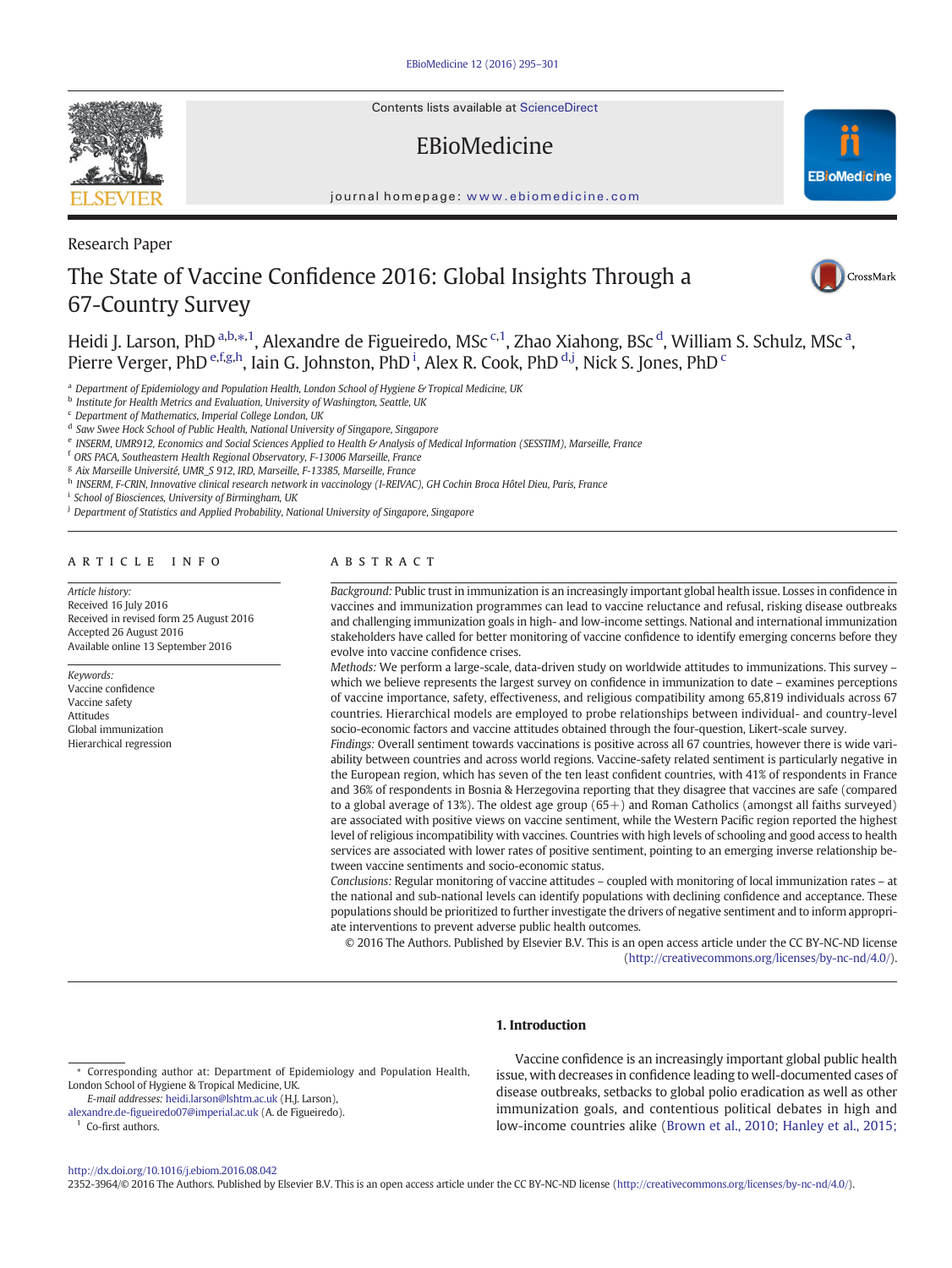[Khetsuriani et al., 2010; Larson et al., 2011; Yu et al., 2016\)](#page-6-0). The World Health Organization's (WHO) Strategic Advisory Group of Experts (SAGE) on Immunization ([WHO, 2014](#page-6-0)) as well as national immunization programmes [\(US Dept. Health and Human Services, 2015\)](#page-6-0) have called for better monitoring of vaccine confidence and hesitancy to inform the development of communication and other interventions to address confidence gaps, to sustain confidence in vaccines and immunization programmes and to avert confidence crises and their public health consequences.

In March 2012, the SAGE Working Group on Vaccine Hesitancy convened to define "vaccine hesitancy" and to develop and standardize survey frameworks within which the scale and determinants of vaccine hesitancy and vaccine confidence can be measured [\(Larson et al.,](#page-6-0) [2015a, 2015b](#page-6-0)). A number of studies have since investigated attitudes towards vaccines in diverse contexts, including investigation of attitudes towards immunization programmes ([Dubé et al., 2016](#page-6-0)), vaccine hesitancy among general practitioners (GPs) [\(Verger et al., 2015\)](#page-6-0), the detrimental effects of non-voluntary immunization campaigns (especially amongst those already expressing negative vaccine sentiment) [\(Betsch and Böhm, 2016](#page-6-0)), and social-network analyses identifying clustering of vaccine-refusing households [\(Onnela et al., 2016](#page-6-0)).

This latter study is particularly important in the context of vaccine refusal, since it supports a growing body of research which underscores the role of clusters of non-vaccinators in lowering herd immunity and allowing for disease outbreaks [\(Salathé and Bonhoeffer, 2008; Liu et al.,](#page-6-0) [2015](#page-6-0)). The US Centers for Disease Control have also recognized this phenomenon, highlighting also the vulnerability of under-vaccinated groups to imported diseases, and noting a paradigm-shift away from access as the primary barrier to vaccinations and towards "philosophical objections" [\(CDC, 2013\)](#page-6-0). It is thus worth stressing the importance of identifying and monitoring hesitant groups: small clusters of non-vaccinators can have disproportionately adverse effects on herd immunity and epidemic spread.

Our objectives in this paper are to: respond to international calls for monitoring public confidence in immunization; examine worldwide variation in attitudes, exploring the socio-economic determinants of vaccine attitudes; and, finally, interpret and discuss the results in the context of global immunization and monitoring systems. This study – in collaboration with WIN/Gallup International Association<sup>i</sup> – draws from the ten-question Likert survey proposed by SAGE [\(Larson et al.,](#page-6-0) [2015a, 2015b](#page-6-0)) and comprises survey responses from 65,819 individuals across 67 countries to questions on vaccination importance, safety, effectiveness, and religious compatibility. This study builds on a fivecountry vaccine confidence survey conducted in collaboration with Win/Gallup International in 2014 [\(Larson et al., 2014a, 2014b](#page-6-0)). We believe this study to be of unprecedented scale in the vaccine confidence literature, and a potential cornerstone for monitoring of public confidence in immunization. We begin by exploring worldwide variation in attitudes to four statements investigating individuals' perceptions of the importance, safety, and effectiveness of vaccines, as well as the compatibility with their religious beliefs. We then highlight regional trends in vaccine safety perceptions and explore socio-economic determinants of vaccine sentiments using logistic hierarchical modelling.

#### 2. Methods

#### 2.1. Data

Individual-level vaccine-sentiment and socio-economic data in this study was collected through a WIN/Gallup International Association survey. The WIN/GIA Annual Survey has been conducted annually since 1977. In 2015, in collaboration with the Vaccine Confidence Project at the London School of Hygiene & Tropical Medicine, <sup>ii</sup> WIN-Gallup International extended their annual 14-question survey conducted in 67 countries to include four questions related to attitudes towards vaccines. A total of 65,819 persons were interviewed globally, iii with a sample of around 500 men and 500 women interviewed either face-to-face (28 countries,  $n = 30,230$ ), via telephone (16 countries,  $n = 13,062$ ), or online (23 countries,  $n = 22,527$ ). Algeria reported the fewest respondents (398), whilst Afghanistan reported the most (2080). The fieldwork was conducted between September 2015 and December 2015. The interview method selected in each country was largely determined by the availability of the internet and the phone. In those countries where the internet is widely used (e.g. Europe) the majority of fieldwork was carried out via online panels. In those countries where phone penetration is sufficiently high a random digit dial telephone methodology was used. In those countries with poor internet and landline phone coverage (e.g. Pakistan) interviews were carried out face-toface following a multi stage random probability methodology. In each country only one mode of interviewing was used.

Each respondent was asked to rate – on the five-point Likert scale: strongly agree, tend to agree, do not know, tend to disagree, strongly disagree – the extent to which they agreed with four statements pertaining to vaccination: "vaccines are important for children to have"; "overall I think vaccines are safe"; "overall I think vaccines are effective"; and "vaccines are compatible with my religious beliefs". In addition to these survey responses, individual respondents' sex, age, income level, religion, work status, and educational level were recorded. The overall missing data fraction is 6.4%, however, this varies substantially by country and covariate: sex, age, work status, and education have ~ 1% missing data, whereas religion and income have ~11% missing values. Missing responses are present within the question response data though their prevalence is difficult to establish since "no response" and "do not know" are coded collectively. The number of "do not know/no response" to each of the four questions is 3%, 5%, 4%, and 12% respectively, suggesting 3% as a likely upper threshold for those providing no response.

To allow the statistical investigation into socio-economic factors that affect country-wide variation in response data, country-level data was also collected from a variety of sources including the World Health Organization, the World Bank, and the United Nations Development Programme. This set of socio-economic factors – which includes GDP, births attended by skilled health staff, child mortality, access to sanitation, access to water, total health spending, and mean years in school – allows variation of country-level variables with response to be investigated in addition to the individual-level factors.

#### 2.2. Statistical Analysis

A hierarchical logistic model is used to probe the ties between individual- and country-level variables and attitudes to vaccines. The responses to each question are dichotomized into positive versus nonpositive (including don't know or no response), with partial pooling between countries via a combination of random effects and regression on country level factors. There are a total of 18 missing data points (out of a total of 469) for the country-level factors, which are imputed using mean-imputation. Odds ratios (with 95% confidence intervals) are derived for risk factors. Full details of the model are provided in the Supplementary materials. R 3.3.0 is used for all analyses and stargazer is used to create [Table 1](#page-4-0) [\(R, 2016; Hlavac, 2013\)](#page-6-0).

<sup>&</sup>lt;sup>i</sup> Disclaimer: Gallup International Association or its members are not related to Gallup Inc., headquartered inWashington D.C which is no longer a member of Gallup International Association. Gallup International Association does not accept responsibility for opinion polling other than its own. We require that our surveys be credited fully as Gallup International (not Gallup or Gallup Poll).For further details see website: [www.Gallup](http://www.gallup-international.com/)[international.com.](http://www.gallup-international.com/)

ii [www.vaccinecon](http://www.vaccineconfidence.org)fidence.org

iii http://www.wingia.com/web/files/richeditor/fi[lemanager/Methosheet\\_Global.pdf](http://www.wingia.com/web/files/richeditor/filemanager/Methosheet_Global.pdf)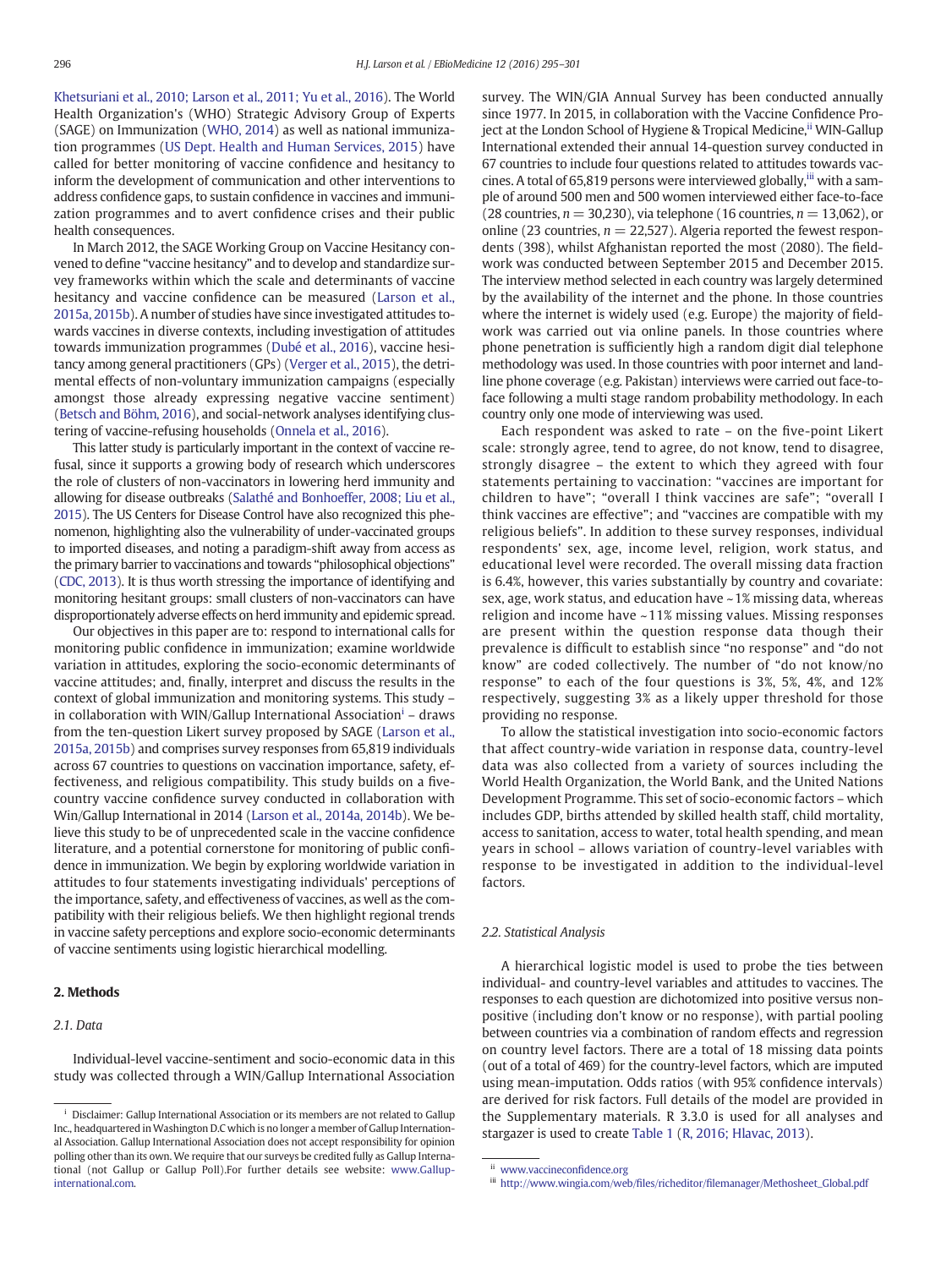### 3. Results

Immunization-response data is renormalized after removing "do not know/no response" responses. An overall summary by question and country (stratified by world region as defined by the World Health Organization) is shown in Fig. 1 using weighted responses, which are adjustments to account for over- or under-represented individuals within the population. (World regions are categorized by WHO region according to the definitions at [www.who.int/about/regions/en](http://www.who.int/about/regions/en) (accessed 08/07/2016): AFR (Africa region); AMR (Americas region); EMR (Eastern Mediterranean region); EUR (European region); SEAR (South-East Asia region); and WPR (Western Pacific region).) Overall differences in responses between the six WHO regions are again shown as Likert responses in [Fig. 2A](#page-3-0) and worldwide vaccine attitudes to vaccine safety are mapped in [Fig. 2C](#page-3-0) ([South, 2011\)](#page-6-0).

Variability in vaccine sentiment across countries and WHO regions is investigated by considering the fraction of respondents who either agree or disagree with the four statements on immunization (Fig. 1). The EUR region reports the highest mean-averaged (across all countries in the region) negative responses for vaccine importance, safety, and effectiveness (8.0%, 17.0%, and 11.3%, respectively) and seven of the ten most negatively-reporting countries to vaccine safety are in EUR. Pairwise t-tests between regional means demonstrate that EUR has more importance- and safety-related skepticism than AFR, AMR, EMR, and SEAR (at  $p = 0.05$ ), and that WPR has more safety-related skepticism than SEAR. EUR has more effectiveness-related skepticism than AMR. SEAR and WPR report the most religious incompatibility (25.7% and 24.3% respectively): pairwise *t*-tests reveal significance at  $p = 0.05$  between these two regions and the four others, but none between them.

In Fig. 1, countries are ranked by the percentage of (normalized) negative sentiment expressed towards a given question. (All figures quoted are normalized responses.) Respondents from Bangladesh (0.3%), Ecuador (0.4%), and Iran (0.5%) report the lowest levels of importance-related skepticism, whilst respondents from Russia (17.1%), Azerbaijan (15.7%), and Italy (15.4%) report the highest (the global average is 5.8%). With regard to vaccine safety, Bangladesh (0.2%), Saudi Arabia (1.2%), and Argentina (1.3%) report the lowest levels of skepticism, whilst respondents from France (45.2%), Bosnia & Herzegovina (38.3%), and Japan (31.0%) have the highest (the global average is 13.0%). Argentina (1.3%), Ethiopia (2.1%), and Ecuador (2.2%) have the lowest levels of effectiveness-related doubts, whilst Bosnia & Herzegovina (27.3%), Russia (20.1%), and Italy (18.7%) have the highest (global average 9.1%). With regard to religious compatibility, Saudi Arabia (2.3%), Finland (2.6%), and Brazil (3.2%) have the lowest levels of reported incompatibility, whilst Mongolia (50.5%), Thailand (44.4%), and Vietnam (31.8%) have the highest (global average 15.4%).



Fig. 1. Weighted responses to survey questions by country and WHO region Renormalized Likert responses by country and world region across the four survey statements, with meanaveraged (across all countries within a region) negative sentiment displayed (vertical grey lines). Within each statement countries are ranked by the percentage of negative responses. The European region performs poorly for vaccine importance, safety, and effectiveness-related skepticism, with Southern and Eastern European countries performing notably poorly for vaccine safety, though France and Italy are notable exceptions. The South East Asian and Western Pacific Region have high levels of religious-based vaccine incompatibility, notably in Mongolia, Vietnam, and Thailand.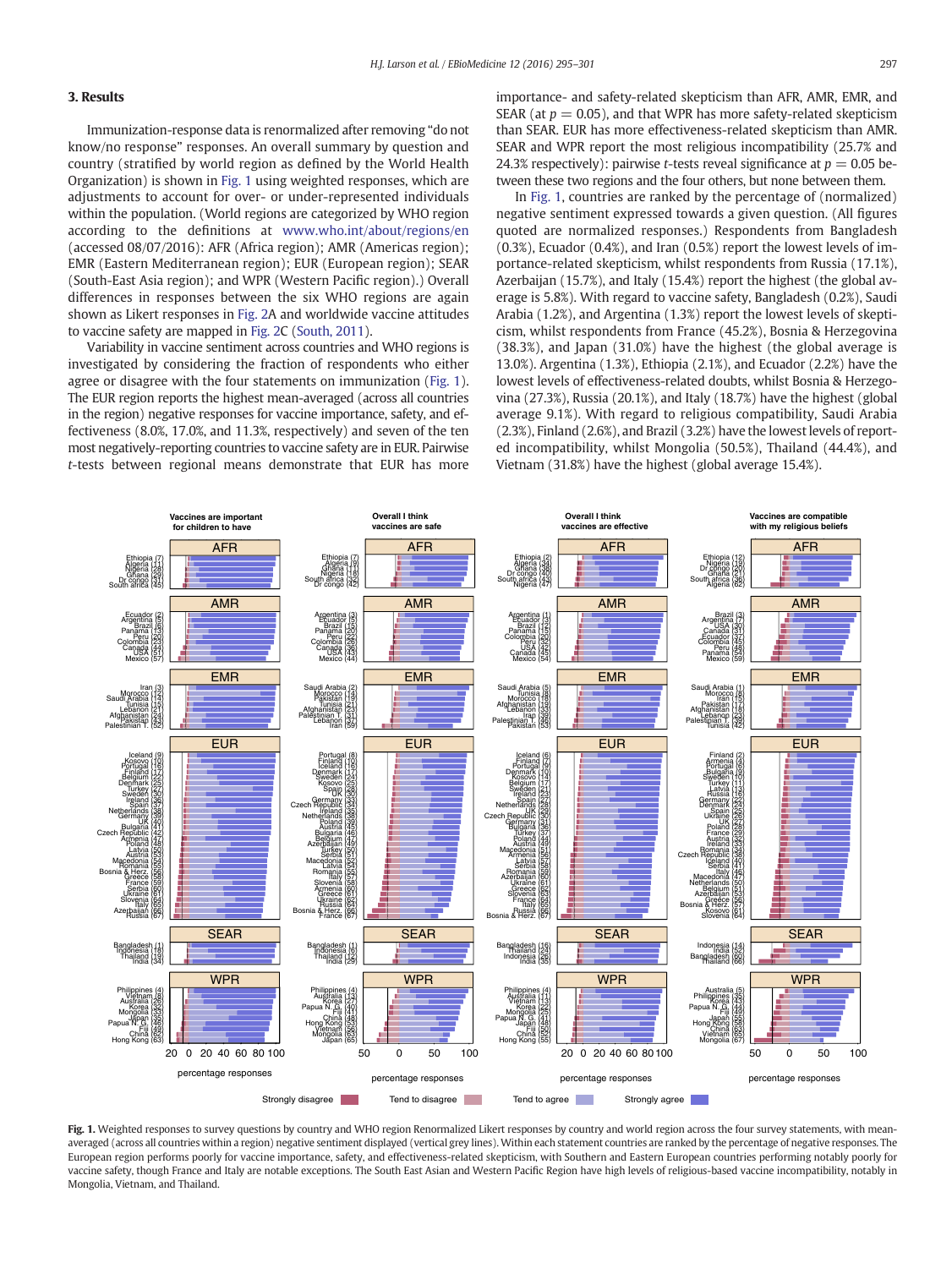<span id="page-3-0"></span>298 H.J. Larson et al. / EBioMedicine 12 (2016) 295–301



Fig. 2. Vaccine confidence by world region and differences between perceived safety and importance. (A) Summary of Likert Responses by world region. (B) Pearson correlations between percentage of respondents across all countries agreeing ("strongly agree" or "tend to agree") with each statement. (C) Vaccine World map of percentage negative ("tend to disagree" or "strongly agree") survey responses to the statement "overall I think vaccines are safe". (D) Differences in the proportion of people responding that they believe vaccines are important but unsafe (with 95% confidence intervals).

In EUR, vaccine safety and importance are concerns, though there is relatively little reported religious incompatibility. In WPR, however, great concerns are expressed about safety, importance, and religious compatibility (Fig. 2A). Pearson correlations between the fractions of negative responses (across countries) between questions reveals that responses are more consistent among vaccine importance, safety, and effectiveness than with religious compatibility (Fig. 2B). A notable trend is the observation that the number of respondents who report more positive sentiment for vaccine importance is larger than that for vaccine safety. The striking consistency in this trend across most of the countries surveyed is clear in Fig. 2C. This suggests that vaccination intent could be buffered by perceived importance, suggesting that people are willing to take a risk given an effective guard against disease. As suggested by the correlation in responses of vaccine importance and vaccine safety, individual responses between vaccine effectiveness and vaccine safety are very similar (see Supplementary material), though we note a higher fraction of countries with no significant difference and some countries with a higher fraction of respondents reporting that vaccines are safe then effective (Nigeria, Ghana, Pakistan, Indonesia, and Bangladesh).

Worldwide levels of vaccine-safety skepticism are mapped in Fig. 2C. With the notable exceptions of France and Italy – which have high levels of safety-based vaccine skepticism – Western and Northern European countries express less concern about vaccine safety than Eastern and Southern European countries. Spatial contiguity is not limited to Europe: USA, Canada, and Mexico have higher levels of safety concerns than countries in South America; and China, Mongolia, Japan, Hong Kong, and Vietnam all have high fractions of negative responses.

Results of the logistic hierarchical model employed to investigate the link between both individual- and country-level predictors, and attitudes towards immunizations are shown in [Table 1](#page-4-0). To compare data on different scales, country-level factors have been z-scored so that a unit increase in country-level factor is associated with the reported odds ratios. Parameters with p-values lower than 0.05 are considered.

Males are less likely to think vaccines are important than females (odds ratio [OR] 0.86, 95% confidence interval [CI] 0.80 to 0.94), but there are no significant differences between the sexes for vaccine safety, effectiveness, or religious compatibility. Those aged 25–34 are less likely to believe vaccines are safe compared to 18–24 year olds (OR 0.88, CI 0.77–1.00); over 65 s are both more likely to report that vaccines are effective (OR 1.39, CI 1.11–1.76) and to express religious incompatibilities (OR 1.27, CI 1.05–1.53). Any level of education elevates positive views towards immunizations for vaccine importance, effectiveness, and religious compatibility; yet, notably, not for vaccine safety. Masters/PhD – the highest educational level – is not associated with more positive views on vaccine importance and effectiveness than those with no education. The fifth income quintile is associated with less positive vaccine sentiment across all four statements than higher income bands. Those unemployed are more likely to hold negative sentiment for vaccine safety (OR 0.77, CI 0.67–0.90) and effectiveness (OR 0.79, CI 0.67– 0.92) than the baseline group. Compared to Roman Catholics, religious groups – including atheists/agnostics and with possible exceptions of Hindus and Jews – are less likely to hold positive vaccine sentiment for vaccine importance and vaccine safety. Other Christians and atheists/agnostics are more likely to have religious compatibility issues; however, it should be noted that it is unclear whether atheists/agnostics could have reasonably answered this question, since the phrasing assumed that the respondent's religiosity.

For vaccine importance, countries with higher levels of births attended by skilled health staff (OR 0.66, CI 0.49–0.88) and schooling (OR 0.56, CI 0.43–0.72) are associated with less positive responses,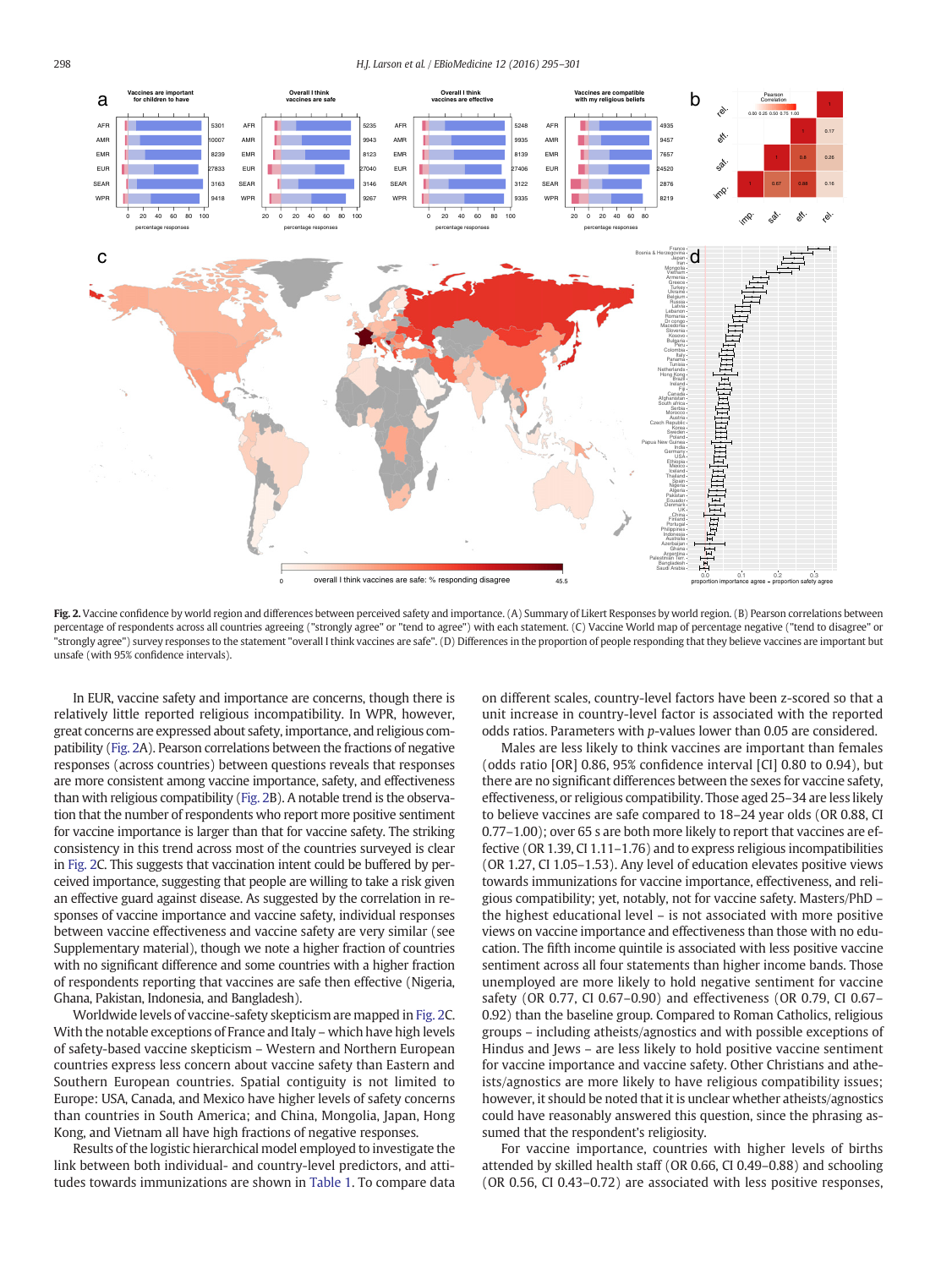#### <span id="page-4-0"></span>Table 1

Results of the logistic hierarchical regression.

Odds ratios and 95% confidence intervals for the fixed effects in the logistic hierarchical model (see Supplementary materials). Survey responses are dichotomized so that odds ratios greater than one (for example) represent an association between explanatory variable and positive vaccine sentiment. Males are less likely to think vaccines are important than females. Any level of education elevates pro-vaccine views for importance, efficacy, and religious compatibility but not for vaccine safety. Over 65 s are both more likely to report that vaccines are effective (OR 1.39, CI 1.11–1.76) and to express religious incompatibilities. Countries with higher levels of education and a higher fraction of births attended by skilled health staff are associated with decreased odds of pro-vaccination attitudes.

|                                   | Importance                      | <b>Safety</b>                                | <b>Effectiveness</b>                         | <b>Religious compatibility</b>             |
|-----------------------------------|---------------------------------|----------------------------------------------|----------------------------------------------|--------------------------------------------|
| <b>Individual-level</b>           |                                 |                                              |                                              |                                            |
| <b>Sex</b>                        |                                 |                                              |                                              |                                            |
| female (baseline)                 |                                 |                                              |                                              |                                            |
| male                              | $0.86(0.80 - 0.94)$ ***         | $1.01(0.94 - 1.09)$                          | $0.96(0.89 - 1.03)$                          | $0.96(0.90-1.02)$                          |
| Age                               |                                 |                                              |                                              |                                            |
| $18-24$ (baseline)                |                                 |                                              |                                              |                                            |
| $25 - 34$                         | $0.89(0.77-1.04)$               | $0.88(0.77-1.00)$ <sup>**</sup>              | $0.97(0.86 - 1.10)$                          | $0.94(0.85-1.05)$                          |
| $35 - 44$                         | $0.99(0.84 - 1.17)$             | $0.95(0.83 - 1.07)$                          | $1.02(0.89 - 1.16)$                          | $1.06(0.94 - 1.20)$                        |
| $45 - 54$                         | $0.99(0.83 - 1.19)$             | $0.97(0.85 - 1.12)$                          | $1.16(1.00-1.34)^*$                          | $1.05(0.93 - 1.20)$                        |
| $55 - 64$                         | $0.99(0.80 - 1.23)$             | $0.98(0.84 - 1.13)$                          | $1.07(0.90 - 1.28)$                          | $1.14(0.98-1.32)^{*}$                      |
| $65+$                             | $0.94(0.69 - 1.27)$             | $1.07(0.88 - 1.31)$                          | $1.39(1.11-1.76)$ ***                        | $1.27(1.05-1.53)$ **                       |
| <b>Education</b>                  |                                 |                                              |                                              |                                            |
| No education (baseline)           |                                 |                                              |                                              |                                            |
| Primary                           | $1.46(1.08-1.97)$ <sup>**</sup> | $0.90(0.71 - 1.15)$                          | $1.20(0.99 - 1.46)^*$                        | $1.12(0.94 - 1.35)$                        |
| Secondary                         | $1.39(1.05 - 1.83)$ **          | $0.95(0.74 - 1.22)$                          | 1.31 $(1.08-1.57)$ ***                       | $1.19(0.97 - 1.44)^*$                      |
| University                        | $1.44(1.09-1.92)$ **            | $0.98(0.76 - 1.26)$                          | 1.39 $(1.15-1.68)$ ***                       | 1.35 $(1.08-1.68)$ ***                     |
| Masters/PhD                       | $1.33(0.94 - 1.89)$             | $0.98(0.73 - 1.33)$                          | $1.33(1.05-1.70)$ <sup>**</sup>              | $1.43(1.12-1.83)$ ***                      |
| Income                            |                                 |                                              |                                              |                                            |
| First quintile (low) (baseline)   |                                 |                                              |                                              |                                            |
| Second quintile                   | $1.19(1.04 - 1.38)$ **          | $1.17(1.04-1.31)$ ***                        | $1.21 (1.07 - 1.36)$ ***                     | $1.08(0.98 - 1.20)$                        |
| Third quintile                    | $1.36(1.16-1.58)$ ***           | $1.25(1.10-1.43)$ ***                        | $1.31 (1.13 - 1.50)$ ***                     | $1.16(1.04-1.29)$ ***                      |
| Fourth quintile                   | $1.53(1.26-1.85)$ ***           | $1.32(1.15-1.53)$ ***                        | 1.43 $(1.22 - 1.68)$ ***                     | $1.19(1.05-1.36)$ ***                      |
| Fifth quintile (high)             | $1.43(1.21-1.70)$ ***           | $1.28(1.10-1.48)$ ***                        | $1.33(1.14-1.55)$ ***                        | $1.12(0.96-1.30)$                          |
| <b>Work type</b>                  |                                 |                                              |                                              |                                            |
| Housewife (baseline)              |                                 |                                              |                                              |                                            |
| Retired/disabled                  | $1.13(0.88 - 1.45)$             | $0.96(0.81 - 1.14)$                          | $0.91(0.77-1.08)$                            | $1.00(0.87-1.15)$                          |
| Student                           | $0.99(0.77 - 1.27)$             | $0.96(0.80 - 1.15)$                          | $1.04(0.85 - 1.26)$                          | $1.00(0.86 - 1.17)$                        |
| Unemployed                        | $0.95(0.77 - 1.17)$             | $0.77(0.67-0.90)$ ***<br>$0.89(0.75 - 1.06)$ | $0.79(0.67-0.92)$ ***<br>$0.91(0.77 - 1.07)$ | $0.90(0.78 - 1.05)$<br>$0.91(0.78 - 1.06)$ |
| Part-time                         | $0.86(0.70 - 1.07)$             |                                              |                                              | $0.98(0.87 - 1.11)$                        |
| Full-time<br>Religion             | $1.03(0.86 - 1.25)$             | $1.01(0.88 - 1.16)$                          | $1.00(0.88 - 1.15)$                          |                                            |
| Roman Catholic (baseline)         |                                 |                                              |                                              |                                            |
| Protestant                        | $0.57(0.43 - 0.77)$ ***         | $0.72$ $(0.58 - 0.90)$ ***                   | $0.83(0.67-1.02)^{*}$                        | $1.04(0.85 - 1.26)$                        |
| Russian/Eastern-Orth              | 0.41 $(0.30 - 0.57)$ ***        | $0.56(0.46 - 0.70)$ ***                      | $0.64(0.51-0.82)$ ***                        | $0.87(0.71 - 1.07)$                        |
| Other Christian                   | 0.52 $(0.41 - 0.67)$ ***        | $0.74(0.61-0.90)$ ***                        | 0.72 $(0.58 - 0.89)$ ***                     | $0.81(0.68 - 0.97)$ **                     |
| Muslim                            | $0.63(0.43 - 0.91)^{**}$        | $0.72$ $(0.55 - 0.96)$ **                    | $0.67(0.51 - 0.89)$ ***                      | $0.82(0.62 - 1.08)$                        |
| Jewish                            | $1.48(0.50-4.39)$               | $0.64(0.34 - 1.20)$                          | $2.43(0.74 - 7.98)$                          | $0.97(0.45 - 2.06)$                        |
| Buddhist                          | $0.30(0.17 - 0.51)$ ***         | 0.48 $(0.32 - 0.71)$ ***                     | $0.55(0.35-0.87)$ **                         | $0.83(0.55 - 1.26)$                        |
| Hindu                             | $0.55(0.28 - 1.08)^{^{\circ}}$  | $1.40(0.66 - 2.97)$                          | $0.69(0.41 - 1.16)$                          | $1.07(0.61 - 1.88)$                        |
| Other                             | $0.29(0.21 - 0.38)$ ***         | $0.45(0.35-0.58)$ ***                        | $0.44(0.34 - 0.57)^{***}$                    | $0.47(0.38-0.59)$ ***                      |
| Atheist/agnostic                  | $0.49(0.38 - 0.64)$ ***         | $0.73(0.61 - 0.86)$ ***                      | $0.75(0.63 - 0.91)$ ***                      | $0.45(0.38-0.54)$ ***                      |
| Country-level                     |                                 |                                              |                                              |                                            |
| Health expenditure (% of GDP)     | $0.89(0.74 - 1.08)$             | $0.71(0.60 - 0.85)$ ***                      | $0.81(0.70-0.93)$ ***                        | $1.00(0.87 - 1.14)$                        |
| Births attended (% of total)      | $0.66(0.49 - 0.88)$ ***         | $0.55(0.44 - 0.68)$ ***                      | $0.75(0.62 - 0.91)$ ***                      | $0.79(0.65 - 0.96)$ **                     |
| GDP per capita (US\$)             | $1.56(1.25-1.95)$ ***           | $1.67(1.38-2.02)$ ***                        | $1.68$ $(1.43 - 1.97)$ ***                   | $0.99(0.86 - 1.15)$                        |
| U5 mort. rate (per 1000 births)   | $0.76(0.55 - 1.06)$             | $0.93(0.71 - 1.23)$                          | $0.94(0.75 - 1.18)$                          | $1.16(0.93 - 1.45)$                        |
| Sanitation access (% with access) | $0.82(0.58 - 1.17)$             | $1.35(1.00-1.82)$ **                         | $1.21(0.96-1.54)$                            | $1.29(1.01-1.65)$ <sup>**</sup>            |
| Water access (% with access)      | $1.31(0.99 - 1.75)^*$           | $1.23(0.98-1.54)^*$                          | $0.94(0.78 - 1.14)$                          | $1.05(0.88 - 1.26)$                        |
| Schooling (years)                 | $0.56(0.43 - 0.72)$ ***         | $0.73(0.60 - 0.93)$ ***                      | $0.63(0.52 - 0.75)$ ***                      | $0.80(0.66 - 0.97)$ **                     |
|                                   |                                 |                                              |                                              |                                            |

<sup>\*</sup>  $p < 0.1$ .

\*\*  $p < 0.05$ . \*\*\*  $p$  < 0.01.

whilst countries with high GDP per capita (OR 1.56, CI 1.25–1.95) are associated with more positive responses. For vaccine safety and effectiveness, the results are similar, except health expenditure is associated with negative responses, and sanitation access is associated with positive responses (for vaccine effectiveness only). Higher levels of births attended by skilled health staff (OR 0.79, CI 0.65–0.96) and schooling (OR 0.80, CI 0.66–0.97) are associated with anti-vaccine sentiment for religious compatibility, whilst higher levels of sanitation access (OR 1.29, CI 1.01–1.65) are associated with pro-vaccine sentiment.

#### 4. Discussion

We have performed a large-scale, data-driven study into worldwide variations in attitudes to vaccines. We find that vaccine safety sentiment is more negative in the European and the Western Pacific regions, where nine of the ten least confident countries are located (France, Bosnia & Herzegovina, Russia, Ukraine, Greece, Armenia, Slovenia, Japan, and Mongolia). Conversely, vaccines are perceived to be safe across countries surveyed in the South East Asian region (Bangladesh, Indonesia, Thailand, and India). The more negative vaccine-safety perceptions in the European region is striking, particularly given widespread access to vaccines. Our research thus stresses the emerging shift away from access to vaccines as the primary barrier to vaccination in many countries, a finding supported by other European studies, such as a recent review which finds vaccine side-effects and vaccine safety as the most commonly-cited reservation amongst the public ([Yaqub et al.,](#page-6-0) [2014](#page-6-0)). The extreme negative sentiment around vaccine safety reported in France builds upon multiple strands of vaccine controversies and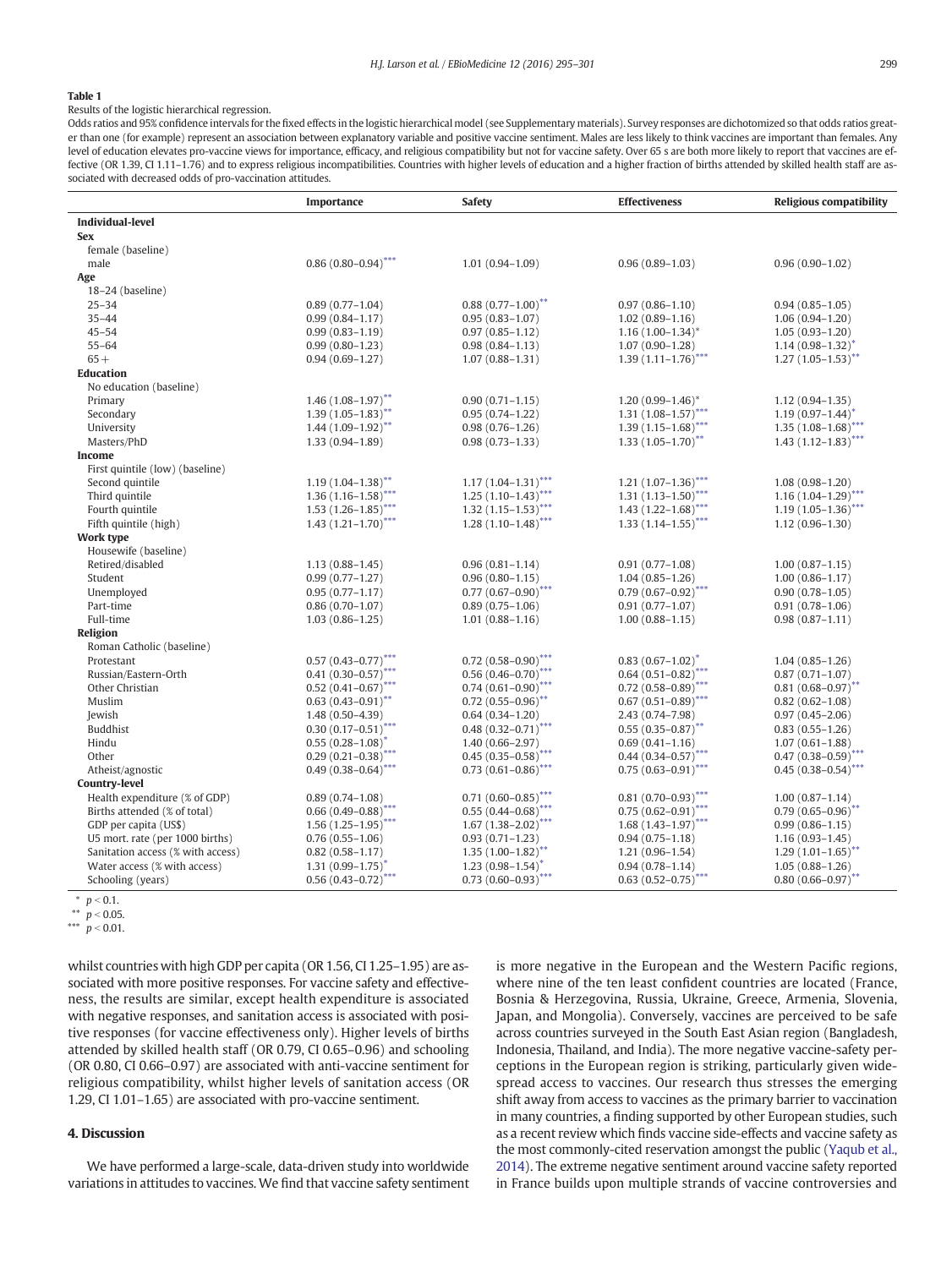distrust that have evolved in France over the past two decades. These include controversies relating to side effects of the hepatitis B vaccine [\(Marshall, 1998\)](#page-6-0); physician-led petitions disputing the hexavalent vaccine for infants and the HPV vaccine ([Collange et al., 2016](#page-6-0)); and hesitancy amongst general practitioners with nearly one in four GPs responding that some vaccines recommended by the French public health authorities are not useful ([Verger et al., 2015](#page-6-0)), and many reporting doubt in immunization programmes [\(Raude et al., 2016\)](#page-6-0). Although the highest levels of vaccine skepticism were reported in Europe, the longer term global impacts should not be underestimated as reported in separate research on transnational influences of vaccine sentiment [\(Larson et al., 2014a, 2014b](#page-6-0)).

We find that a larger proportion of respondents report more positively on vaccine importance than vaccine safety, suggesting that perceptions of vaccine importance may mitigate losses in vaccination uptake (with similar results for the difference between vaccine effectiveness and vaccine safety, though noticeable exceptions for Nigeria, Ghana, Pakistan, Indonesia, and Bangladesh – see Supplementary material). Many countries are found to have strong faith-compatibility issues, most notably in Thailand and Mongolia. In addition to investigating the relationship between vaccine importance, vaccine safety and vaccination intent, there is also a pressing need to clarify the vaccination intent of individuals who think that vaccines are incompatible with their faith. Religious fundamentalism has been cited as a major factor of polio refusal in Afghanistan, Nigeria, and Pakistan ([Ahmed et al., 2013;](#page-6-0) [Warraich, 2009\)](#page-6-0) which have moderate religious objection rates within the Muslims sampled (3%, 12% and 14% respectively); however, faith type alone is not linked to vaccination issues and interacts with other national factors: Saudi Arabia – a country with 100% Muslim respondents – has a very low religious objection rate (2%). As Grabenstein notes in a review of religious teachings and vaccination [\(Grabenstein,](#page-6-0) [2013\)](#page-6-0), there are few religious groups, with the exception of Christian Scientists, whose official religious texts explicitly reject immunization. Grabenstein's review found that most vaccine reluctance and refusal, sometimes attributed to religious beliefs, is more related to vaccine safety or other personal beliefs that are shared across a social network within a religious congregation. Political, cultural, and historical context modifies the effect of religion rather than being specifically tied to theological beliefs. Our survey findings – showing varying views within one religious group – also suggest that different political, cultural, and historical contexts can additionally influence vaccine opinion.

The results of the hierarchical regression suggest that countries with higher mean years of schooling are less likely to report positive vaccine sentiment, however within a country those with some education hold more positive views on vaccine importance, effectiveness, and religious compatibility (though markedly not safety) than those without. There is evidence in the recent literature to suggest that more highly educated elites in the Netherlands [\(Hak et al., 2005\)](#page-6-0), the United States ([Gilkey](#page-6-0) [et al., 2014; Jones et al., 2010](#page-6-0)), and Canada [\(Foty et al., 2010](#page-6-0)) hold vaccine skeptic views, which is in keeping with the highest level of education of surveyed respondents (masters/PhD) having the same vaccine importance sentiment as those with no or little education. Further systematic reviews have highlighted the variability of correlations found between education and vaccine confidence, with no clear pattern except to show that education does not always imply confidence [\(Brown](#page-6-0) [et al., 2010; Larson et al., 2014a, 2014b](#page-6-0)). Other individuals with low income and the unemployed also exhibit less positive vaccine views.

The results of this study provide valuable insights on public opinion of vaccines which can help enable policymakers and stakeholders to identify countries of particular concern with respect to the four surveyed areas of vaccine hesitancy. This study can hence be used as a baseline with which to compare future surveys on vaccine hesitancy (thus monitoring the evolution of vaccine-hesitancy) and with which future surveys can be tailored to identify hesitancies toward particular vaccinations and investigate local drivers of hesitancy. The findings herein, coupled with the recent literature on vaccine confidence, point to the importance of continued worldwide monitoring of confidence in vaccines, so that policymakers can monitor the effects of their interventions on immunization attitudes and acceptance and more effectively allocate resources to address hesitancy issues and build confidence.

A limitation of this survey is its generality of the survey which does not reveal whether the attitudes are related to specific vaccine(s) which an individual may have concerns about. A study of repeated surveys of vaccination attitudes in France ([Peretti-Watel et al., 2013](#page-6-0)) also considers general vaccine-skepticism, finding a link between children unvaccinated against MMR and unfavorable attitudes towards vaccines as a whole. The ability to investigate the effect of skepticism towards a particular vaccine on other vaccines and would help understand how skepticism towards a particular vaccine can drive other harmful vaccination behaviors. To address these issues, we propose an extension to the five-point Likert scale questions to include statements on immunization intent for specific vaccines.

A further limitation is the inability in the present study to track temporal changes of immunization attitude. Repeated surveys allow for a better understanding of the complex interplay between socioeconomic, political, and religious characteristics, vaccine sentiment, immunization intent, and immunization rates [\(de Figeiredo et al.,](#page-6-0) [2016](#page-6-0)). Monitoring systems can be developed to track confidence, forecast areas of concern, and lessen hesitancy through targeted intervention.

We believe this research has far-reaching public health implications, and is particularly important in light of the variable progress in reaching the Millennium Development Goals and implications for moving forward in the context of new Sustainable Development Goals. The interconnectivity of vaccine confidence, confidence in the health system, public trust in government more broadly, and socio-economic status alongside the influences of religious and philosophical beliefs, suggest that measuring vaccine confidence can be a valuable window on bigger issues at play in the evolving health and development landscape.

#### Funding sources

AdF is supported by the UK Engineering and Physical Sciences Research Council (EPSRC).

ARC and XZ received funding from the Centre for Infectious Disease Epidemiology and Research, National University of Singapore. HL and WS and The Vaccine Confidence Project receive support for vaccine confidence research from the European Centres for Disease Control (ECDC), European Commission Innovative Medicines Initiative (IMI), and World Health Organization (WHO). Additional funders listed below. Gallup International Association has contributed pro bono support for the data collected in the 67 countries in this study. NJ thanks EPSRC grants: EP/N014529/1 and EP/I005986/1.

#### Author contributions

All authors contributed to data interpretation and contributed to writing the manuscript. AdF, ARC, and XZ, IGJ and NJ all performed the data analyses, whilst AdF created the figures. HJL, WSS, PV, and AdF performed the literature search.

#### **Disclosure**

The LSHTM (to which HJL and WSS belong) have received funding from Novartis for maternal immunization acceptance research; funding from GSK for advising on vaccine hesitancy issues; and funding from both GSK and Merck to convene research symposiums. HJL served on the Merck Vaccines Strategic Advisory Board. None of the funders had any role in the preparation of this paper and none of the other authors declare any competing interests.